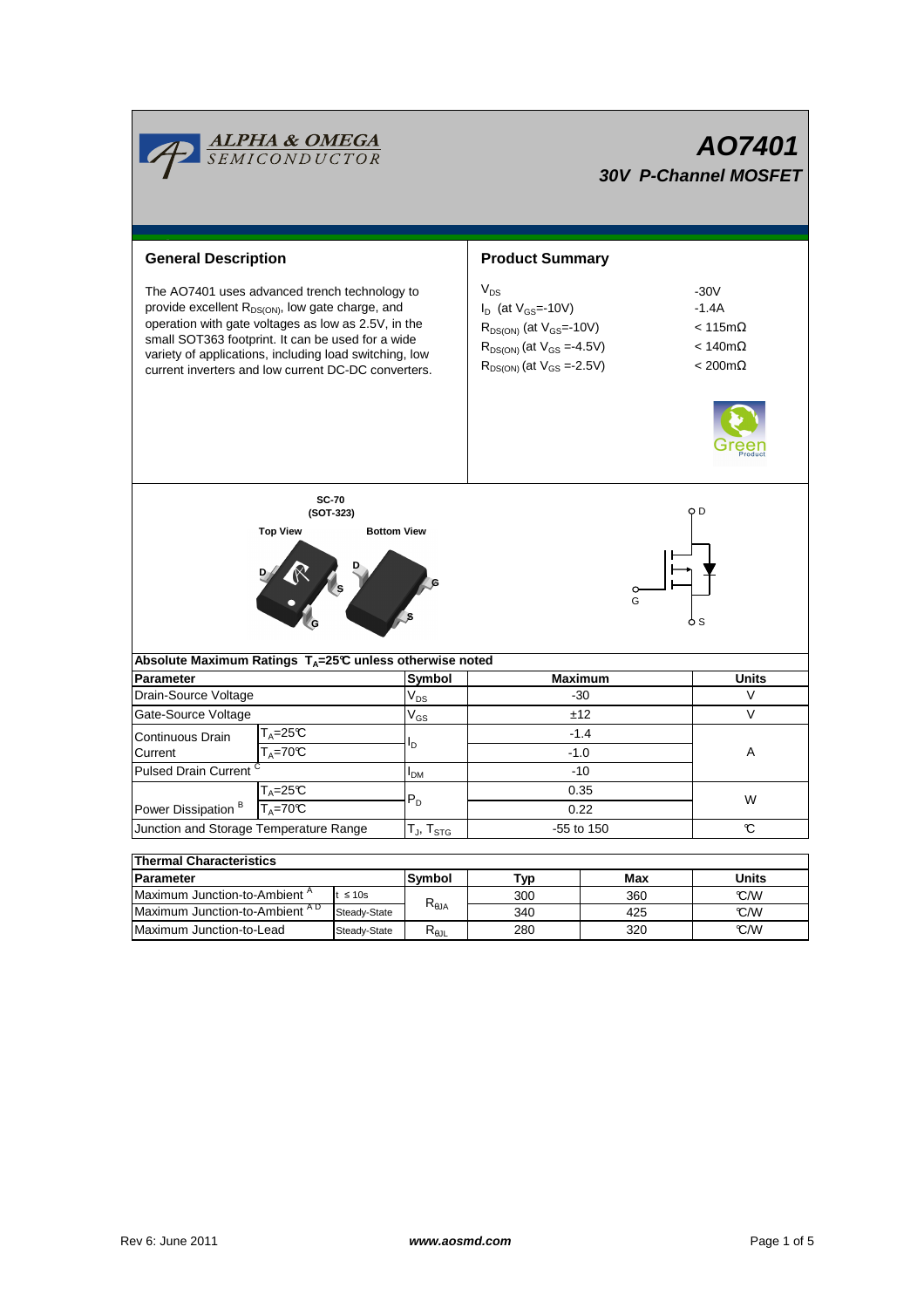#### **Electrical Characteristics (TJ=25°C unless otherwise noted)**

| <b>Symbol</b>              | <b>Parameter</b>                         | <b>Conditions</b>                                                                         |               | Min    | <b>Typ</b> | <b>Max</b> | <b>Units</b> |
|----------------------------|------------------------------------------|-------------------------------------------------------------------------------------------|---------------|--------|------------|------------|--------------|
| <b>STATIC PARAMETERS</b>   |                                          |                                                                                           |               |        |            |            |              |
| BV <sub>DSS</sub>          | Drain-Source Breakdown Voltage           | $I_D = -250 \mu A$ , $V_{GS} = 0V$                                                        |               | $-30$  |            |            | $\vee$       |
| $I_{DSS}$                  | Zero Gate Voltage Drain Current          | $V_{DS}$ =-30V, $V_{GS}$ =0V                                                              | $T_{J} = 55C$ |        |            | -1<br>-5   | μA           |
| $I_{\rm GSS}$              | Gate-Body leakage current                | $V_{DS} = 0V$ , $V_{GS} = \pm 12V$                                                        |               |        |            | ±100       | nA           |
| $V_{GS(th)}$               | Gate Threshold Voltage                   | $V_{DS} = V_{GS} I_D = -250 \mu A$                                                        |               | $-0.6$ | -1         | $-1.4$     | $\vee$       |
| $I_{D(ON)}$                | On state drain current                   | $V_{GS}$ =-10V, $V_{DS}$ =-5V                                                             |               | $-10$  |            |            | A            |
| $R_{DS(ON)}$               | <b>Static Drain-Source On-Resistance</b> | $V_{GS}$ =-10V, $I_{D}$ =-1.4A                                                            |               |        | 92.5       | 115        |              |
|                            |                                          |                                                                                           | $Tj=125C$     |        | 130        | 160        | $m\Omega$    |
|                            |                                          | $V_{GS}$ =-4.5V, $I_{D}$ =-1.2A                                                           |               |        | 110        | 140        | $m\Omega$    |
|                            |                                          | V <sub>GS</sub> =-2.5V, I <sub>D</sub> =-1A                                               |               |        | 150        | 200        | $m\Omega$    |
| $g_{FS}$                   | <b>Forward Transconductance</b>          | V <sub>DS</sub> =-5V, I <sub>D</sub> =-1.4A                                               |               |        | 6          |            | S            |
| $V_{SD}$                   | Diode Forward Voltage                    | $IS=-1A, VGS=0V$                                                                          |               |        | $-0.78$    | $-1$       | $\vee$       |
| I <sub>s</sub>             | Maximum Body-Diode Continuous Current    |                                                                                           |               |        |            | $-0.5$     | A            |
|                            | <b>DYNAMIC PARAMETERS</b>                |                                                                                           |               |        |            |            |              |
| $C_{\mathsf{iss}}$         | Input Capacitance                        | V <sub>GS</sub> =0V, V <sub>DS</sub> =-15V, f=1MHz                                        |               |        | 260        | 315        | pF           |
| $C_{\rm oss}$              | <b>Output Capacitance</b>                |                                                                                           |               |        | 37         |            | pF           |
| $\mathsf{C}_{\text{rss}}$  | Reverse Transfer Capacitance             |                                                                                           |               |        | 20         |            | pF           |
| $R_{q}$                    | Gate resistance                          | $V_{GS}$ =0V, $V_{DS}$ =0V, f=1MHz                                                        |               | 4      | 8          | 12         | Ω            |
|                            | <b>SWITCHING PARAMETERS</b>              |                                                                                           |               |        |            |            |              |
| $Q_q(10V)$                 | Total Gate Charge                        |                                                                                           |               |        | 5.9        | 7.2        | nС           |
| $Q_q(4.5V)$                | <b>Total Gate Charge</b>                 | $V_{GS}$ =-10V, $V_{DS}$ =-15V, $I_{D}$ =-1.4A                                            |               |        | 2.8        | 3.5        | nC           |
| $\mathsf{Q}_{\mathsf{gs}}$ | Gate Source Charge                       |                                                                                           |               |        | 0.7        |            | nС           |
| $Q_{gd}$                   | Gate Drain Charge                        |                                                                                           |               |        | 1          |            | nC           |
| $t_{D(on)}$                | Turn-On DelayTime                        |                                                                                           |               |        | 6          |            | ns           |
| t,                         | Turn-On Rise Time                        | $V_{GS}$ =-10V, V <sub>DS</sub> =-15V, R <sub>L</sub> =10Ω,<br>$R_{\text{GEN}} = 3\Omega$ |               |        | 3.5        |            | ns           |
| $t_{D(off)}$               | Turn-Off DelayTime                       |                                                                                           |               |        | 20         |            | ns           |
| $t_f$                      | <b>Turn-Off Fall Time</b>                |                                                                                           |               |        | 5          |            | ns           |
| $t_{rr}$                   | Body Diode Reverse Recovery Time         | $I_F = -1.4A$ , dl/dt=100A/ $\mu$ s                                                       |               |        | 11.5       | 15         | ns           |
| $Q_{rr}$                   | Body Diode Reverse Recovery Charge       | $I_F = -1.4A$ , dl/dt=100A/us                                                             |               |        | 4.5        |            | nC           |

A. The value of R<sub>θJA</sub> is measured with the device mounted on 1in<sup>2</sup> FR-4 board with 2oz. Copper, in a still air environment with T<sub>A</sub> =25℃. The value in any given application depends on the user's specific board design.

B. The power dissipation P<sub>D</sub> is based on T<sub>J(MAX)</sub>=150°C, using  $\leq 10$ s junction-to-ambient thermal resistance.

C. Repetitive rating, pulse width limited by junction temperature T<sub>J(MAX)</sub>=150°C. Ratings are based on low frequency and duty cycles to keep  $initialT = 25^{\circ}C$ .

D. The  $R_{\theta JA}$  is the sum of the thermal impedance from junction to lead  $R_{\theta JL}$  and lead to ambient.

E. The static characteristics in Figures 1 to 6 are obtained using <300µs pulses, duty cycle 0.5% max.

F. These curves are based on the junction-to-ambient thermal impedance which is measured with the device mounted on 1in<sup>2</sup> FR-4 board with 2oz. Copper, assuming a maximum junction temperature of  $T_{J(MAX)}$ =150°C. The SOA curve provides a single pulse ratin g.

THIS PRODUCT HAS BEEN DESIGNED AND QUALIFIED FOR THE CONSUMER MARKET. APPLICATIONS OR USES AS CRITICAL COMPONENTS IN LIFE SUPPORT DEVICES OR SYSTEMS ARE NOT AUTHORIZED. AOS DOES NOT ASSUME ANY LIABILITY ARISING OUT OF SUCH APPLICATIONS OR USES OF ITS PRODUCTS. AOS RESERVES THE RIGHT TO IMPROVE PRODUCT DESIGN, FUNCTIONS AND RELIABILITY WITHOUT NOTICE.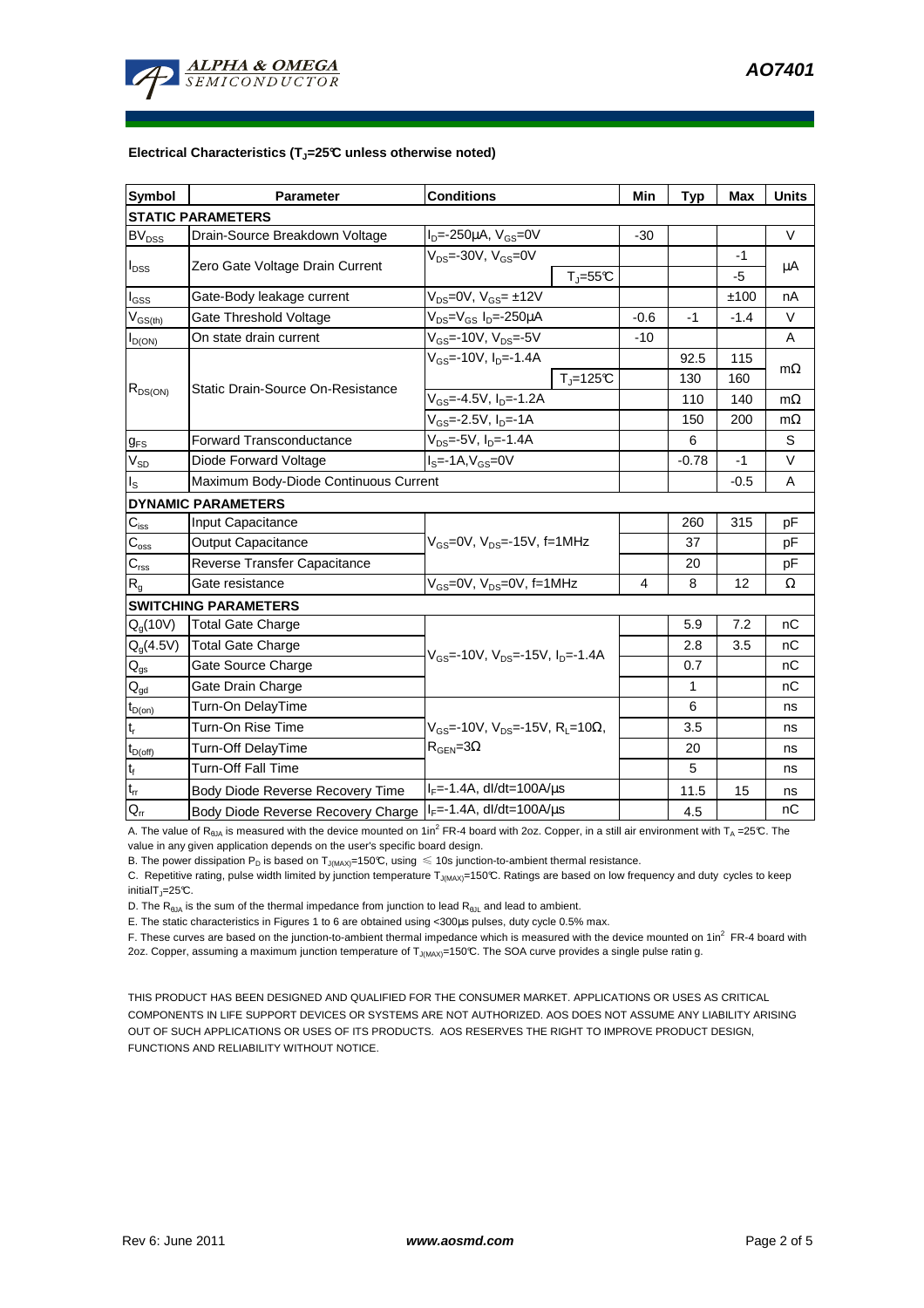

## **TYPICAL ELECTRICAL AND THERMAL CHARACTERISTICS**

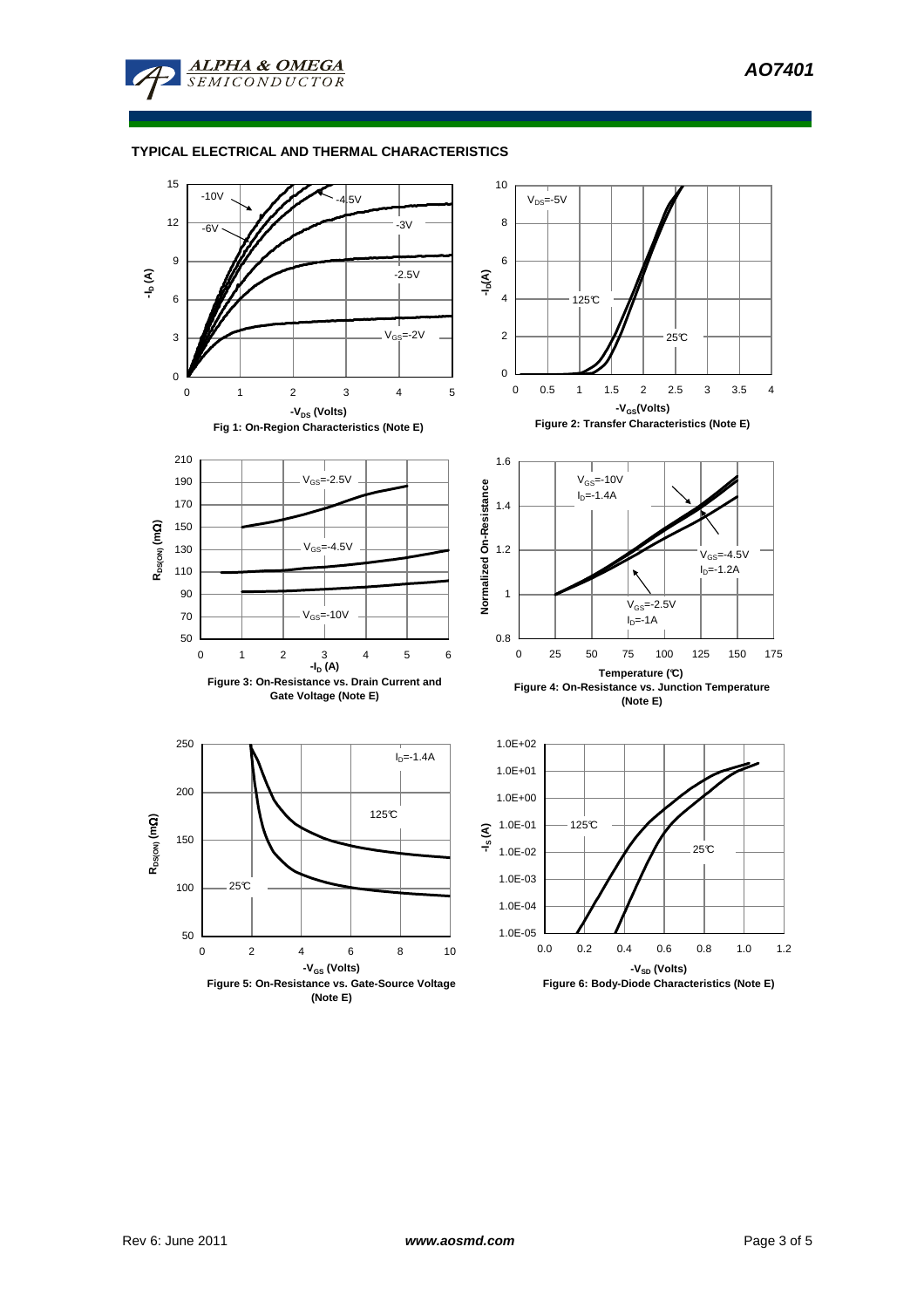

## **TYPICAL ELECTRICAL AND THERMAL CHARACTERISTICS**



**Figure 11: Normalized Maximum Transient Thermal Impedance (Note F)**